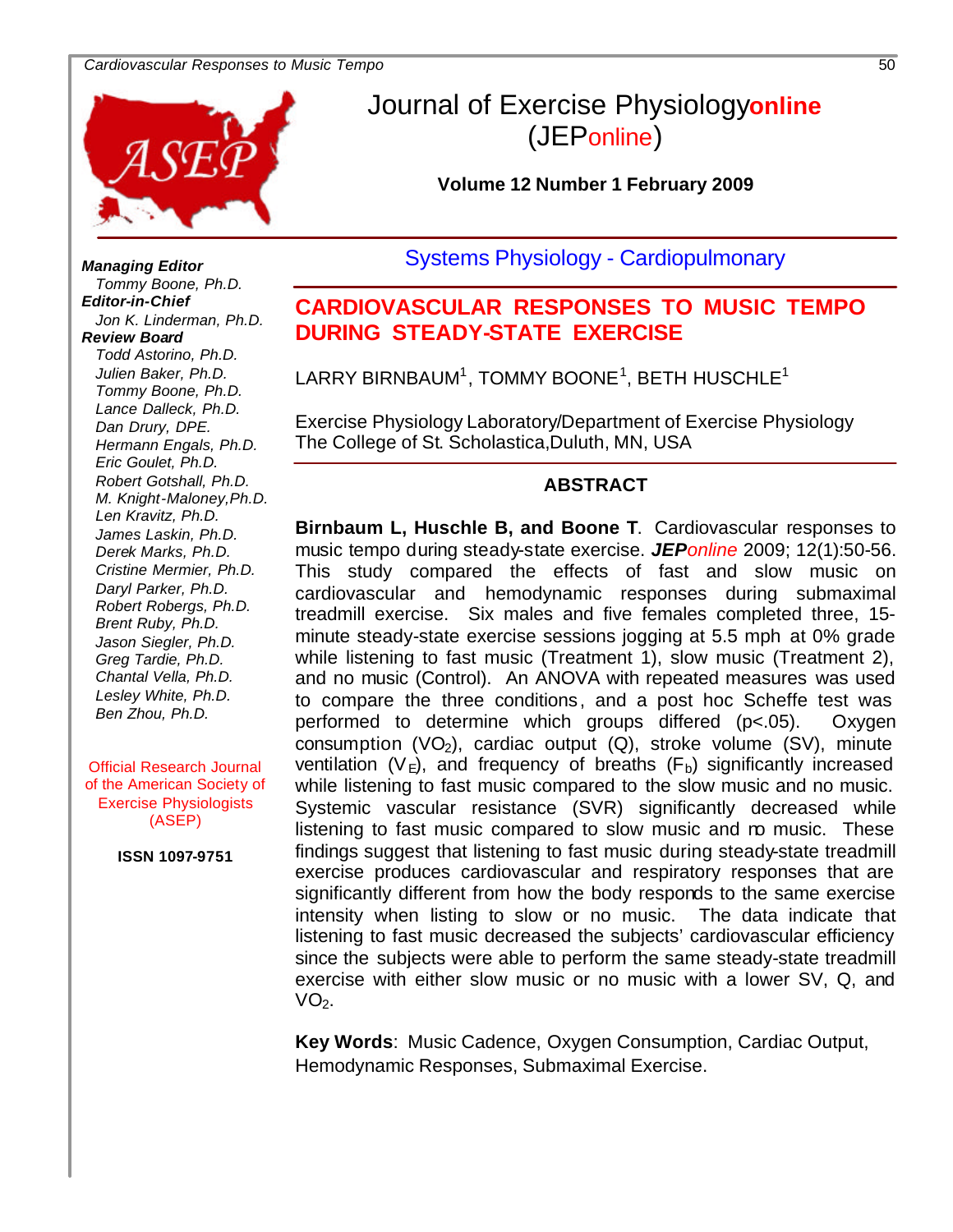#### **INTRODUCTION**

While music has been used as therapy for centuries  $(1,2)$ , it has only recently been used to augment athletic performance (3). In fact, it has become common practice to listen to music while exercising. Reasons for doing so may include improved athletic performance or simply a more enjoyable recreational experience.

Several investigators have examined the physiological effects of music, and a few have studied music tempo specifically. It has been asserted that fast tempo music helps runners psychologically (4) and that sedative music elicits a relaxation response (5). However, studies that have measured physiological responses to music of different tempos have not observed consistent results. Edworthy and Waring 6) found a significant increase in heart rate (HR) while listening to fast music during exercise compared with listening to slow music. Conversely, Schwartz, Fernhall, and Plowman (7) did not find any difference in exercise HR. Interestingly, Yamamoto, Ohkuwa, Itoh, Kitoh, Terasawa, Tsuda et al. (8) reported significantly lower plasma norepinephrine concentrations in subjects listening to slow music, but other studies have not shown physiological decreases while listening to slow, sedative music during exercise (4,9).

The contradictory findings may be due in part to variations in experimental design, such as differences in exercise mode, intensity, and duration. The type of music selected and the manner in which it was selected have also varied among the studies. Additionally, subjects differed in age, health and physical conditioning.

Another issue of concern with previous studies on music tempo and exercise is the relative lack of physiological variables measured. Most studies have measured only two to three variables, such as HR, systolic blood pressure (SBP), or rating of perceived exertion (RPE). It seems apparent that if more variables are examined, a more comprehensive assessment of the physiological responses to music can be ascertained.

Given the limited physiological evaluation of the effects of music on exercise in previous studies as well as the mixed findings, this study sought to acquire a better understanding of the cardiovascular responses to fast and slow music during steady-state treadmill exercise.

# **METHODS**

### **Subjects**

Eleven healthy college-aged students volunteered to participate in this investigation. None of the subjects was on any medication. After reporting to the laboratory, the subjects' body weight and height were determined in a standardized fashion. Their characteristics are in Table 1. Prior to testing, each subject gave written informed consent to participate. All subjects understood they could withdraw from the study at any time. This study was approved by the Human Subjects Review Board of St. Scholastica. All subjects were instructed to refrain from eating or consuming caffeine for 4 hours prior to testing and to abstain from exercising for 24 hours prior to testing. Each testing session took place at approximately the same time of day for each subject and sessions were separated by at least 48 hours.

#### **Experimental Protocol and Calculations**

The research design consisted of three experimental conditions while jogging at 5.5 mph at 0% grade. Each subject was tested three times under the same laboratory conditions. Treatment 1 (Fast Music) consisted of listening to four fast-paced popular songs. For Treatment 2 (Slow Music), the subjects listened to four slow songs (Table 2).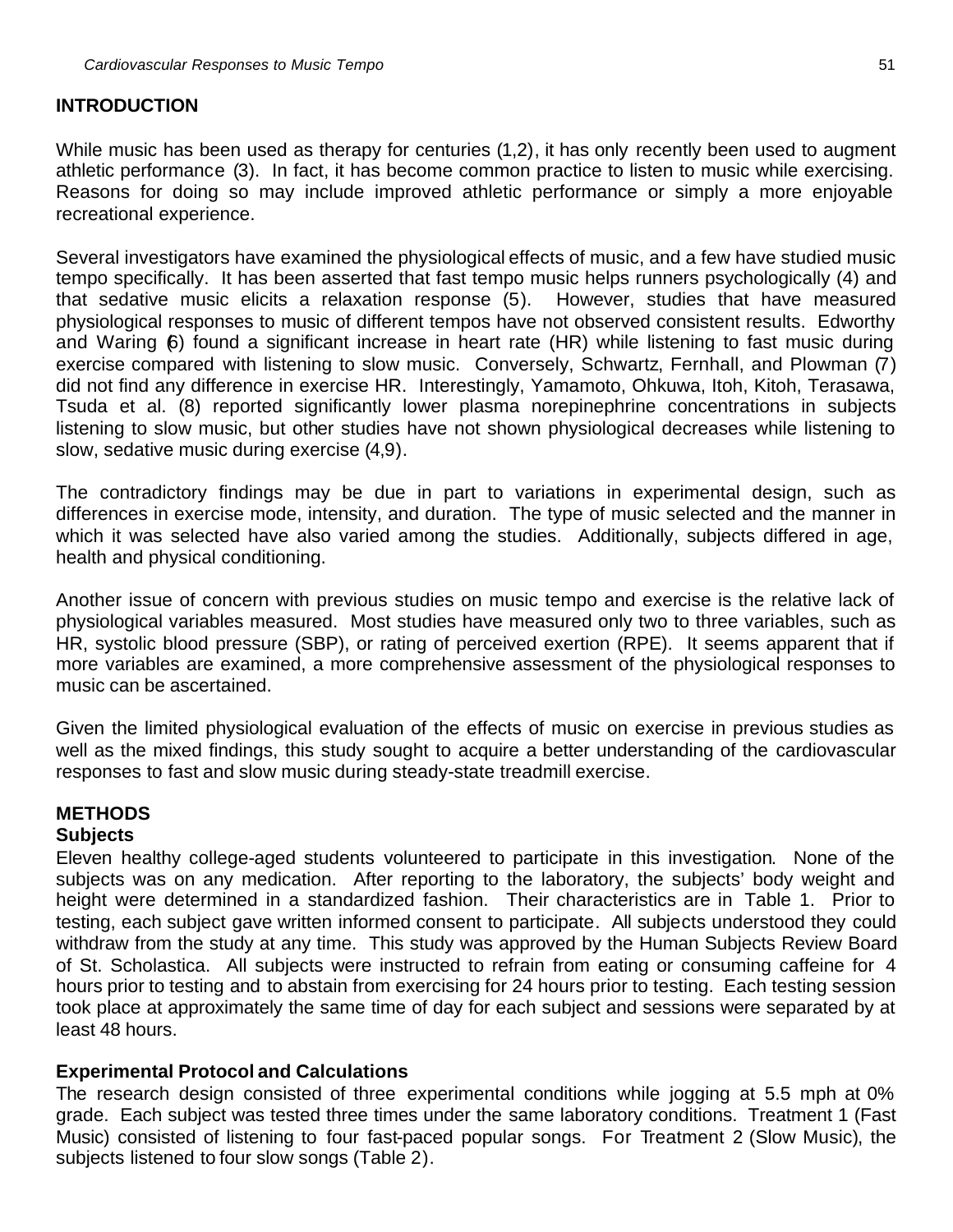| N  | <b>Gender</b> | Height (cm)  | Weight (kg) | Age (yr)   |
|----|---------------|--------------|-------------|------------|
| 6  | <b>Male</b>   | $181 \pm 5$  | $96 \pm 18$ | $23 \pm 2$ |
| 5  | Female        | $162 \pm 8$  | $65 \pm 22$ | $23 \pm 1$ |
| 11 | Total         | $172 \pm 12$ | $82 \pm 25$ | $23 \pm 1$ |

#### **Table 1. Subject characteristics (M ± SD).**

#### **Table 2. Music selections**.

| <b>Treatment 1 (Fast Music)</b>  | <b>Treatment 2 (Slow Music)</b> |
|----------------------------------|---------------------------------|
| Low - Flo Rida featuring T-Pain  | Here's to the Night - Eve 6     |
| Don't Stop the Music - Rihanna   | Superman - Five for Fighting    |
| See You Again - Miley Cyrus      | Only Time - Enya                |
| <b>Paralyzer - Finger Eleven</b> | Running - No Doubt              |

#### **Oxygen consumption and ventilation.**

Using headphones, the subjects listened to music from an Insignia  $MP_3$  player. A Trackmaster, Jas Fitness Systems treadmill was used for the submaximal treadmill test. A MedGraphics CardiO<sub>2</sub> metabolic analyzer, which was calibrated before each test, was used to measure the subjects' steady-state oxygen consumption (VO<sub>2</sub>), expired carbon dioxide (VCO<sub>2</sub>), frequency of breaths (F<sub>b</sub>), and minute ventilation (V<sub>E</sub>). Respiratory exchange ratio was determined by dividing VCO<sub>2</sub> by VO<sub>2</sub>. The two treatments (Fast Music and Slow Music) and the control (No Music) sessions were applied in random order after a 5-minute rest period. Subjects jogged on the treadmill at 5.5 mph for 15 minutes while listening to the music the entire time. This speed was chosen because it approximated 85% of the subjects' maximum heart rate. The exercise intensity (percent) was consistent with the subjects' earlier indications of their exercise intensity.

#### **Heart rate and blood pressure.**

Using a Polar HR monitor to determine heart rate (HR), the subjects' HR responses were collected during 6 consecutive minutes starting at minute 7 of exercise. Systolic blood pressure (SBP) was determined as the appearance of Korotkoff sounds, while the point of disappearance of these sounds was considered to be the diastolic blood pressure (DBP). Systemic vascular resistance (SVR) was estimated by dividing MAP [DBP + .33 (pulse pressure)] by cardiac output (Q). Blood pressure was collected during minute 13.

#### **Cardiac output.**

The indirect Fick principle was used to estimate Q at steady-state exercise. This method allows for the noninvasive estimation of exercise Q. Carbon dioxide production (VCO<sub>2</sub>) was determined from measurements of expired ventilation and mixed expired carbon dioxide  $(CO<sub>2</sub>)$  concentration. Systemic arterial CO<sub>2</sub> tension (PaCO<sub>2</sub>) was derived from the end-tidal CO<sub>2</sub> tension (P<sub>FI</sub>CO<sub>2</sub>). Mixed venous  $CO<sub>2</sub>$  tension (P<sub>V</sub>CO<sub>2</sub>) was determined with a  $CO<sub>2</sub>$  rebreathing technique, as previously described by Defares (10). The subjects were disconnected from the non-breathing value and connected to an anaesthetic bag to rebreathe a  $4\%$  concentration of  $CO<sub>2</sub>$ . Each subject was instructed to breathe at a rate of 40 breaths/min in time with one of the investigators (BH), completely emptying the bag on inspiration and filling it on expiration. A Medical Graphics CardiO<sub>2</sub> metabolic analyzer was used to graphically examine the  $CO<sub>2</sub>$  signal generated during the rebreathing to ensure that a satisfactory  $CO<sub>2</sub>$  partial pressure had been achieved.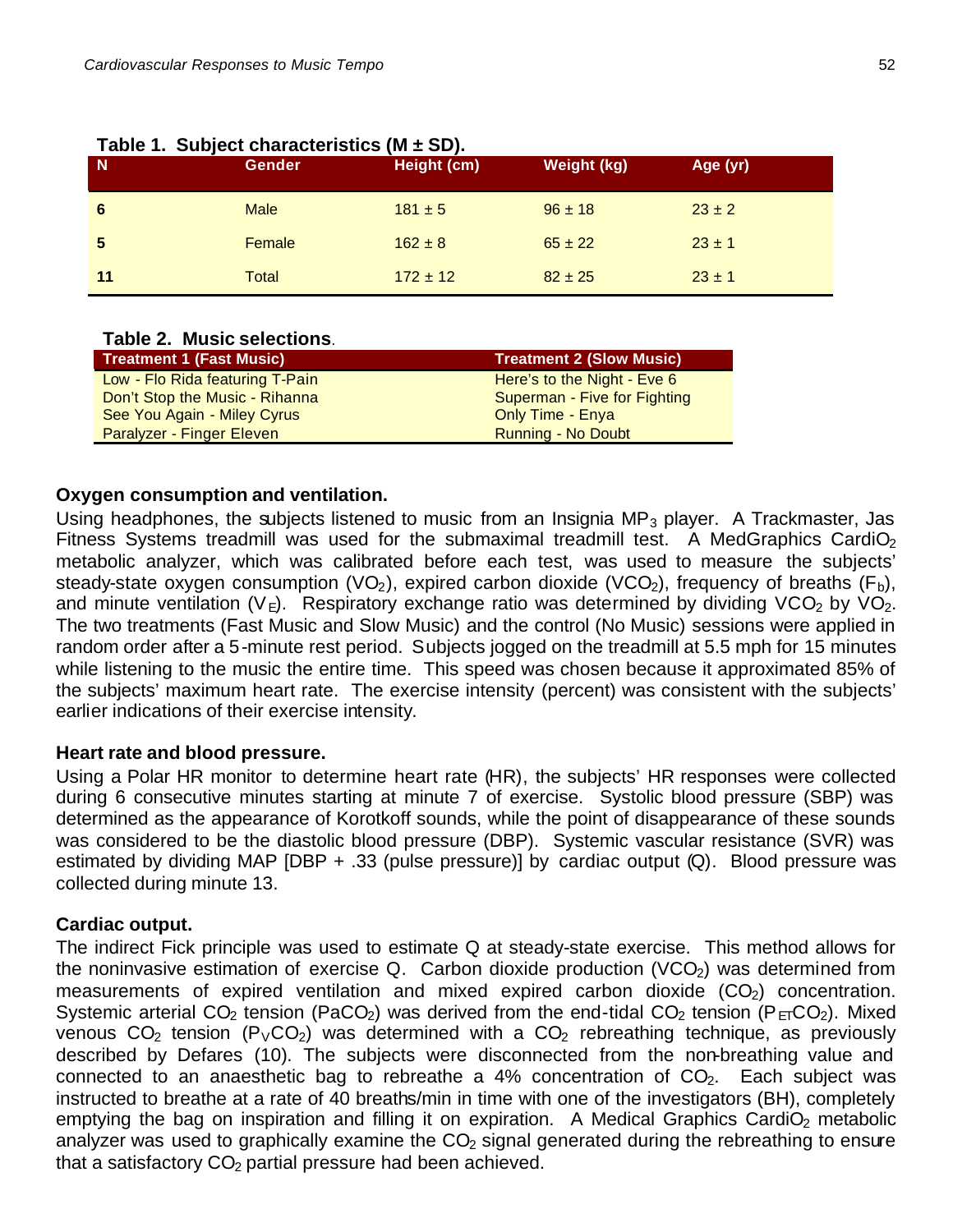Cardiac output was calculated from the measurements of VCO<sub>2</sub> and the estimated PaCO<sub>2</sub> and  $P_VCO_2$ (i.e.,  $Q = VCO_2 \div P_VCO_2 - PaCO_2$ ). This method correlates well  $r = 0.96, 95\%$  confidence interval (CI) of the different -0.37 to +0.47 L/min] with Q measurements made by thermodilution [11]. Cardiac output was collected at minute 15, which was followed by the subject's rating of the exercise intensity using the Borg's 6-20 scale of perceived exertion. Stroke volume was calculated by dividing Q by HR. Arteriovenous oxygen difference (a-vO<sub>2</sub> diff) was calculated by dividing VO<sub>2</sub> by Q. Myocardial oxygen consumption (MVO<sub>2</sub>) in mL/100 gm LV/min was calculated using the equation: MVO<sub>2</sub> = 0.14  $(DP)$  – 6.3, in which double product (DP) was calculated by multiplying the subjects' exercise HR x SBP x 0.01.

## **Statistical Analysis**

Analysis of variance (ANOVA) with repeated measures was used to determine if there were any significant differences in the dependent variables (VO<sub>2</sub>, Q, SV, HR, a-vO<sub>2</sub> diff, SBP, DBP, MAP, SVR,  $\overline{MVO}_2$ , VCO<sub>2</sub>, V<sub>E</sub>, F<sub>b</sub>, T<sub>v</sub>, RER, and RPE) across the three exercise conditions. A probability of p<0.05 was used to determine statistical significance. When statistical significance was found, a post hoc Scheffe test was performed (p<0.05) to determine where the difference occurred.

## **RESULTS**

Cardiovascular responses to the three exercise conditions (Fast Music, Slow Music, and No Music) are presented in Table 3. The hemodynamic responses are given in Table 4, and respiratory responses can be found in Table 5. Listening to fast music (Treatment 1) while jogging produced greater VO<sub>2</sub>, Q, SV, V<sub>E</sub>, and F<sub>b</sub> and a lower SVR compared to slow music (Treatment 2) and no music (Control). Other cardiovascular, hemodynamic, and respiratory variables did not change. The results indicate that listening to fast music while exercising produced significant central adjustments in the cardiovascular response to steady-state treadmill exercise. Listening to fast music also increased the work of the lungs. Interestingly, there was no difference in the BP to both treatments versus the control.

| <b>Cardiovascular</b><br><b>Variables</b> | <b>Treatment 1</b><br><b>Fast Music</b><br>(A)   | <b>Treatment 2</b><br><b>Slow Music</b><br>(B) | <b>Control</b><br><b>No Music</b><br>(C) | <b>F</b> value | <b>Sig</b> |  |  |
|-------------------------------------------|--------------------------------------------------|------------------------------------------------|------------------------------------------|----------------|------------|--|--|
| $VO2$ (L/min)                             | 2.52<br>± 0.69<br>$A-B^{\wedge} A-C^{\wedge}$    | $2.39 \pm 0.71$                                | $2.34 \pm 0.61$                          | 8.186          | $.003*$    |  |  |
| Q(L/min)                                  | 21.5<br>5.6<br>$+$<br>$A-B^{\wedge}A-C^{\wedge}$ | $18.0 \pm 3.4$                                 | $18.3 \pm 3.6$                           | 7.934          | $.003*$    |  |  |
| HR (bpm)                                  | $167 \pm 16$                                     | $165 \pm 16$                                   | $163 + 19$                               | 2.089          | .158       |  |  |
| SV (mL/beat)                              | 130<br>36<br>士<br>$A-B^{\wedge}A-C^{\wedge}$     | $111 \pm 25$                                   | $113 \pm 25$                             | 5.936          | $.010*$    |  |  |
| $a-vO2$ diff<br>(mL/100 mL)               | $11.9 \pm 2.2$                                   | $13.1 \pm 2.4$                                 | $12.7 \pm 1.4$                           | 1.981          | .173       |  |  |
| <b>SVR (mmHg/L/min)</b>                   | 4.8<br>$+$<br>$A-B^{\wedge}A-C^{\wedge}$         | $1.2 \quad 5.7 \pm 0.9$                        | $5.4 \pm 1.0$                            | 3.584          | $.047*$    |  |  |

| Table 3. Cardiovascular responses to fast, slow, and no music during |  |  |
|----------------------------------------------------------------------|--|--|
| submaximal treadmill exercise (M ± SD).                              |  |  |

\*ANOVA, (p<0.05); ^Scheffe test, (p<0.05)

## **DISCUSSION**

Based on the Fick equation (VO<sub>2</sub> = Q x a-vO<sub>2</sub> diff), the subjects' increase in VO<sub>2</sub> while listing to the fast music during exercise was due to the increase in Q, which resulted from the increase in steadystead SV ( $Q = SV \times HR$ ). The increase in SV indicates that listening to fast music during exercise increases contractility of the heart. Increased ventricular contractility can be produced by activation of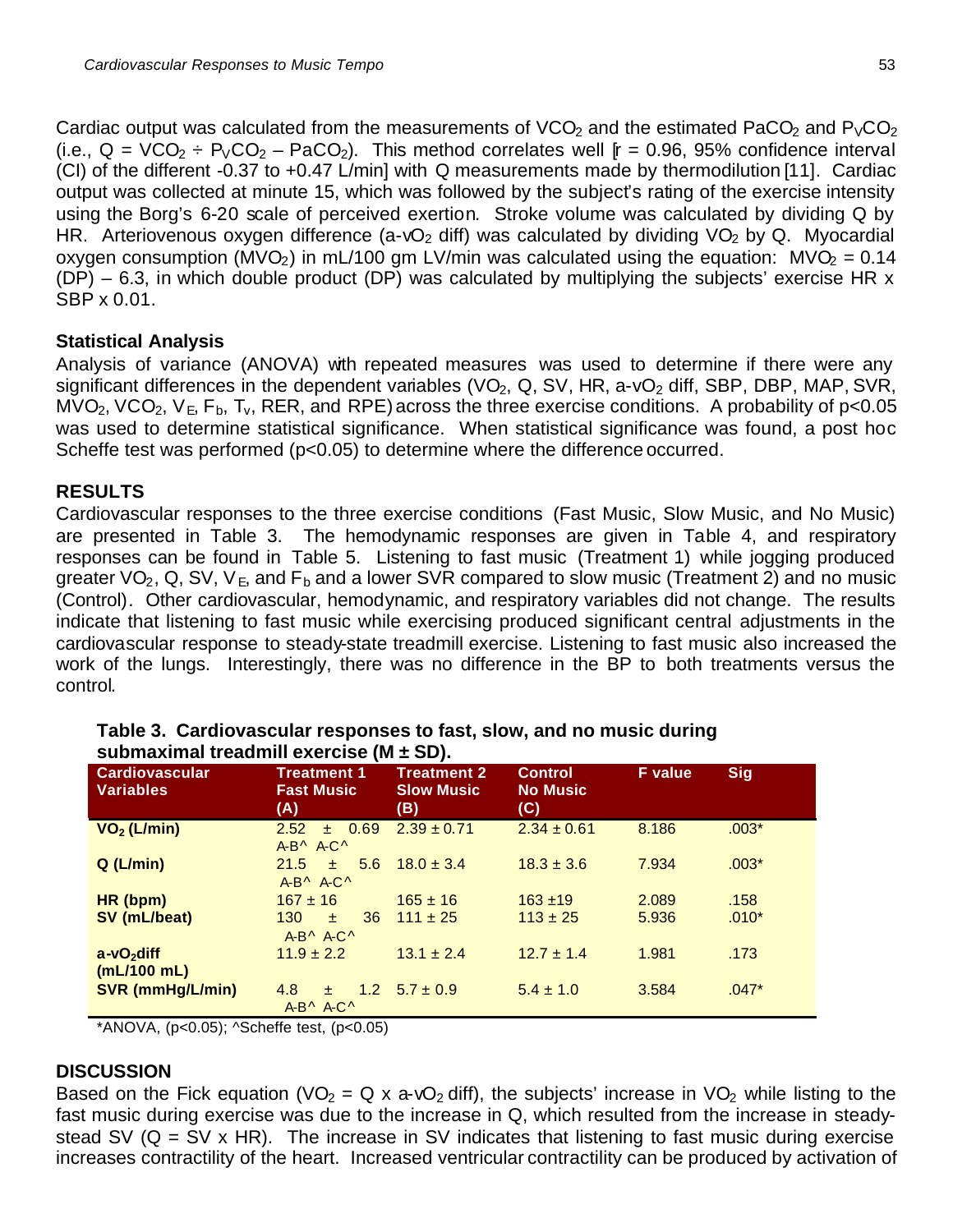the sympathetic nervous system (SNS), increased catecholamine release from the adrenal medulla, and/or greater venous return via the Frank Starling mechanism (12). Since HR did not increase, it is reasonable to assume that the increased SV may also be associated with an increase in venous return (i.e., preload). This assumption is likely to be the case, given that greater skeletal muscle activity is linked to an increase in  $VO<sub>2</sub>$ . In fact, the subjects'  $VO<sub>2</sub>$  was significantly increased while listing to fast music (as was caloric expenditure) versus slow music or no music during exercise. While the difference is not that large (189 kcal, Fast Music vs. 179 kcal, Slow Music), burning more calories during exercising at the same HR intensity should be of considerable interest to people concerned with weight management. To do so without an increase in HR is also an important finding for people with cardiovascular disease.

It might be argued that since  $a-vO<sub>2</sub>$  diff did not change across the three experimental conditions, the skeletal muscles could not have extracted more oxygen when the subjects were listening to fast music. Recall that a-vO<sub>2</sub> diff is the amount of  $O_2$  in milliliters (mL) removed from a standard volume of arterial blood (100 mL or 1 L). Consequently, even though the muscle fibers did not extract more  $O<sub>2</sub>$ per 100 mL of blood, more blood was delivered to the muscles per unit time (increased Q), thus increasing  $VO<sub>2</sub>$ .

|                              |  |  |  | Table 4. Hemodynamic responses to fast, slow, and no music during submaximal |
|------------------------------|--|--|--|------------------------------------------------------------------------------|
| treadmill exercise (M ± SD). |  |  |  |                                                                              |

| Hemodynamic<br><b>Variables</b> | Treatment 1<br><b>Fast Music</b> | <b>Treatment</b><br><b>Slow Music</b> | <b>Control</b><br><b>No Music</b> | <b>F</b> value | Sig  |
|---------------------------------|----------------------------------|---------------------------------------|-----------------------------------|----------------|------|
| <b>SBP</b> (mmHg)               | $151 \pm 26$                     | $145 \pm 19$                          | $143 \pm 16$                      | 1.772          | .196 |
| <b>DBP</b> (mmHg)               | $73 \pm 5$                       | $76 \pm 5$                            | $74 \pm 6$                        | 1.668          | .220 |
| <b>MAP</b> (mmHg)               | $97 \pm 12$                      | $98 \pm 9$                            | $96 \pm 7$                        | .537           | .592 |
| MVO <sub>2</sub>                | $29.1 + 7.4$                     | $27.1 \pm 4.8$                        | $26.8 \pm 5.8$                    | 2.307          | .125 |
| (mL/100 g LV/min)               |                                  |                                       |                                   |                |      |

The unchanged HR found in this study is in agreement with Brownley et al. (4). However, this finding is in contrast to the report by Edworthy and Waring (6) and Thornby, Haas, and Axen (13). They observed a significant increase in HR when their subjects listened to fast music while exercising. Their studies used different exercise protocols and different music selection processes, which may account for the contradictory findings. The lower SVR in the fast music group was caused by the higher Q since MAP did not change. The lower SVR allowed for a greater Q response without a significant increase in SBP (Table 4). Since neither HR nor SBP increased with fast music, the heart

|                                    | Table 5. Respiratory responses to fast, slow, and no music during submaximal |  |  |  |
|------------------------------------|------------------------------------------------------------------------------|--|--|--|
| treadmill exercise ( $M \pm SD$ ). |                                                                              |  |  |  |

| <b>Respiratory</b><br><b>Variables</b> | <b>Treatment 1</b><br><b>Fast Music</b><br>(A) | <b>Treatment</b><br><b>Music</b><br><b>Slow</b><br>(B) | <b>Control</b><br><b>No Music</b><br>(C) | <b>F</b> value | <b>Sig</b> |
|----------------------------------------|------------------------------------------------|--------------------------------------------------------|------------------------------------------|----------------|------------|
| $VCO2$ (L/min)                         | $2.43 \pm 0.68$                                | $2.33 \pm 0.69$                                        | $2.36 \pm 0.68$                          | 3.601          | .057       |
| $V_E$ (L/breath)                       | 66<br>18<br>士<br>$A-B^{\wedge} A-C^{\wedge}$   | $63 \pm 16$                                            | $63 \pm 16$                              | 5.187          | $.015*$    |
| $T_v$ (mL/breath)                      | $1608 \pm 426$                                 | $1590 \pm 461$                                         | $1616 \pm 454$                           | .471           | .631       |
| $F_b$ (breaths/min)                    | 42<br>8<br>士<br>$A-B^{\wedge} A-C^{\wedge}$    | $40 \pm 8$                                             | $40 \pm 7$                               | 4.380          | $.026*$    |
| <b>RER</b>                             | $0.96 \pm .06$                                 | $0.98 \pm .07$                                         | $1.00 \pm .05$                           | 2.907          | .078       |
| <b>RPE</b>                             | $13 \pm 1$                                     | $13 \pm 1$                                             | $13 \pm 2$                               | 1.207          | .302       |

\* ANOVA, p<0.05; ^Scheffe p<0.05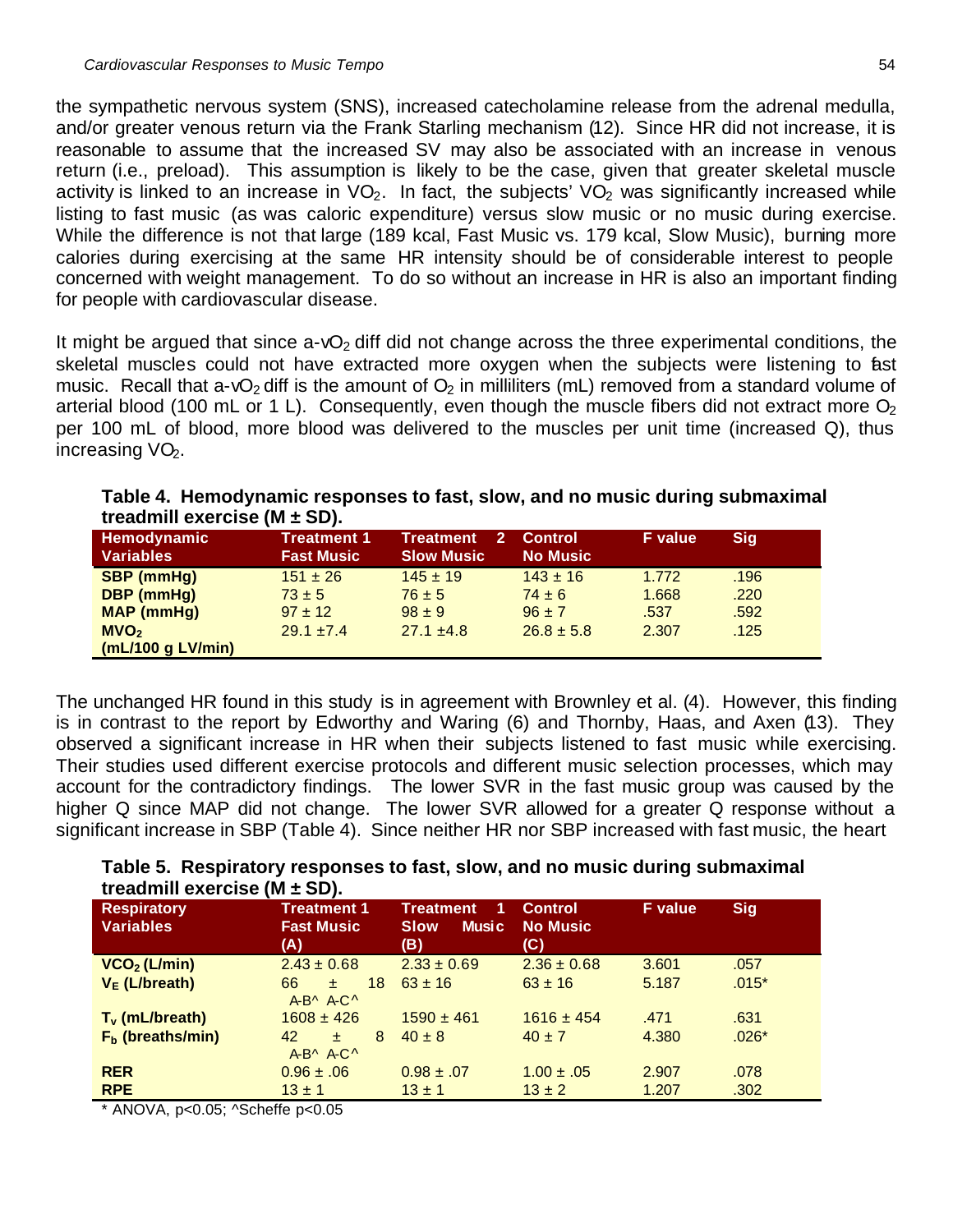did not work harder (i.e., as reflected in the unchanged  $MVO<sub>2</sub>$ ) to increase the exercise  $VO<sub>2</sub>$ . Also, it is likely that the increased  $Q$  with the unchanged  $MVO<sub>2</sub>$  reflects a favorable physiological result.

The respiratory responses suggest that some of the increase in  $VO<sub>2</sub>$  was likely due to increased work of the respiratory system. The lungs worked harder while the subjects listened to fast tempo music. The increase in  $V_{E}$  was caused by an increase in  $F_{b}$ , not  $T_{V}$ . Since it requires more energy to increase respiratory rate than  $T_V$  (14), some degree of pulmonary efficiency was lost when the subjects listened to fast tempo music. However, the increase was only 2 breaths per minute, which is not likely a concern to persons with healthy respiratory system.

Listening to fast or slow music did not change substrate utilization (RER, see Table 5). Apparently, people will not burn proportionately more fat while listening to music during exercise. However, according to the results of this study, they will burn more total calories by listening to fast tempo music. Since the RER did not change significantly, more total calories burned should mean more total fat calories burned as well.

Surprisingly, listening to music did not make the submaximal exercise seem any easier. The RPE was the same with and without music. This is a surprising finding because of the common notion that music serves as a distraction from the exercise itself, and other investigators have reported a decrease in RPE when listening to music while exercising (15-17). All three of these studies employed a cycle ergometer rather than a treadmill. Still, other studies that used a cycle ergometer did not find any significant differences in RPE when their subjects listened to music (7,18-20). Brownley et al. (4) used a treadmill and did not observe any differences in RPE. These divergent findings may be at least partly attributed to differences in exercise intensity, duration, trained and untrained states of the subjects, and the music selection process. Given that similarities in exercise intensity and duration occurred across these studies, it seems that the music itself could be the key factor in determining physiological and psychological responses. That is, the subjects' individual tastes in music may be critically important to how they respond to music during exercise.

## **CONCLUSIONS**

The results of this study convey a mixed message. This study showed that listening to fast music during steady-state treadmill exercise resulted in a significant increase in SV and Q, which then resulted in a small increase in  $VO<sub>2</sub>$ . Neither fast nor slow music influenced HR or BP and, therefore, MVO<sup>2</sup> was not increased. Hence, on one hand, listening to fast music decreased the subjects' cardiovascular efficiency since they were able to perform the same steady-state exercise with either slow music or no music with a lower SV, Q, and  $VO<sub>2</sub>$ . On the other hand, it may allow individuals to burn slightly more calories during steady-state exercise when they listen to fast tempo music while still avoiding an increase in the work of the heart  $(MVO<sub>2</sub>)$ . By acting as a positive influence on caloric expenditure, fast music may motivate the individual to increase adherence to exercise, allowing a greater caloric expenditure over time.

**Address for correspondence:** Larry Birnbaum, The College of St. Scholastica, 1200 Kenwood Ave., Duluth, MN 55811.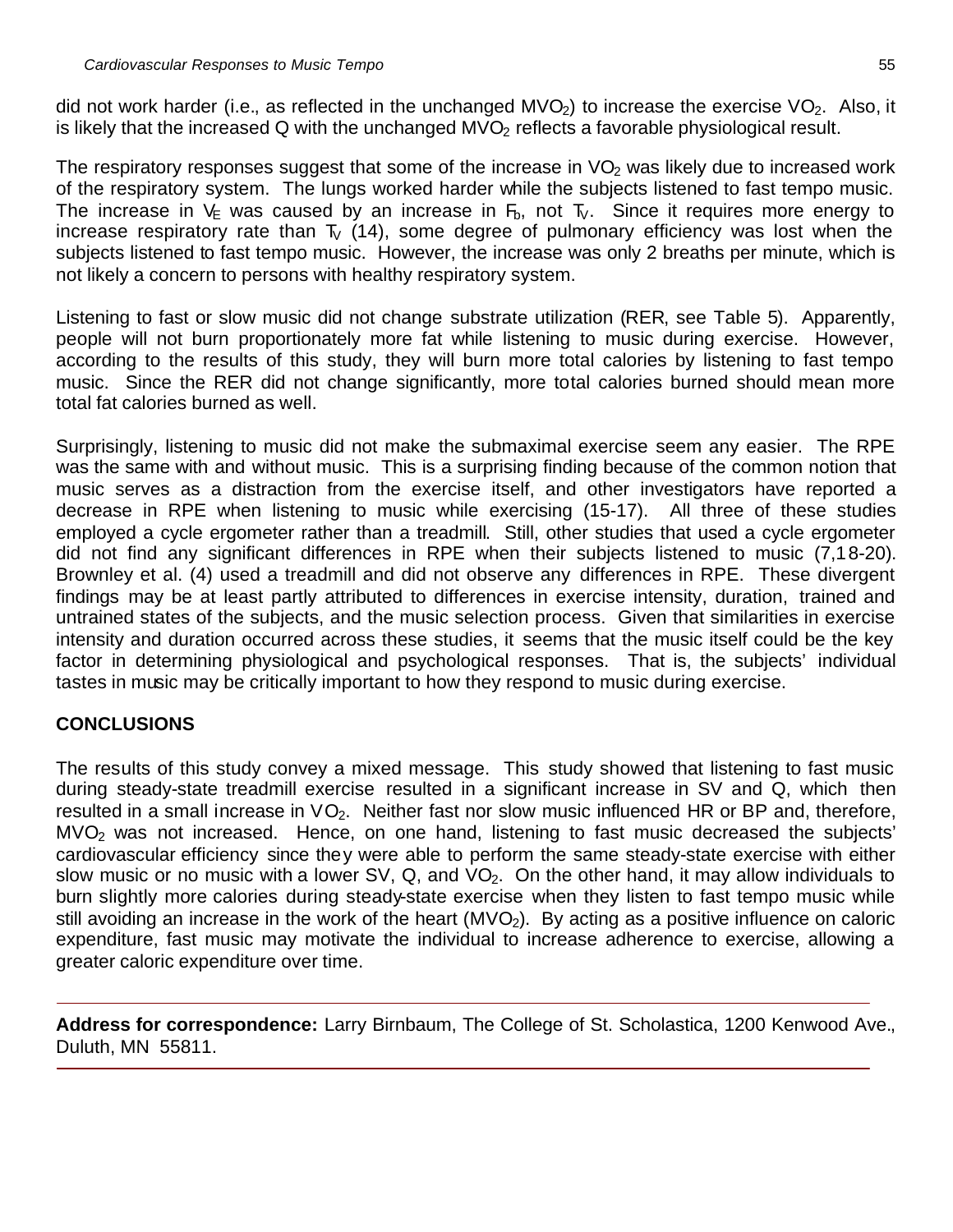#### **REFERENCES**

- 1. Lee MHM. **Rehabilitation, Music and Human Well-Being**. St. Louis, MI: MMB Music, Inc., 1989.
- 2. Michel DE. **Music Therapy**. Springfield, IL: Charles C. Thomas Publisher, 1985.
- 3. Simpson SD and Karageorghis CI. The effects of synchronous music on 400-m sprint performance. *J Sports Sci* 2006;24(10):1095-1103.
- 4. Brownley KA, McMurray RG, and Hackney AC. Effects of music on physiological and affective responses to graded treadmill exercise in trained and untrained runners. *Int J Psychophysiol* 1995;19:193-201.
- 5. Iwanaga M, Ikeda M, and Iwaki T. The effects of repetitive exposure to music on subjective physiological responses. *J Music Ther* 1996;33(3):219-230.
- 6. Edworthy J and Waring H. The effects of music tempo and loudness level on treadmill exercise. *Ergonomics* 2006;49(15):1597-1610.
- 7. Schwartz SE, Fernhall B, and Plowman SA. Effects of music on exercise performance. *J Cardiopulm Rehabil* 1990;10:312-316.
- 8. Yamamoto T, Ohkuwa T, Itoh H, Kitoh M, Terasawa J, Tsuda T, Kitagawa S, and Sato Y. (2003). Effects of pre-exercise listening to slow and fast rhythm music on supramaximal cycle performance and selected metabolic variables. *Arch Physiol Biochem* 2003;111(3):211-214.
- 9. Szabo A, Small A, and Leigh M. The effects of slow and fast-rhythm classical music on progressive cycling to voluntary exhaustion. *J Sports Med Phys Fitness* 1999;39:220-225.
- 10. Defares, J.G. (1958). Determination of  $P_vCO_2$  from the exponential  $CO_2$  rise during rebreathing. **J Appl Physiol**, 13, 159-164.
- 11.Cowley, AJ, Murphy DT, Stainer K, Murphy J, and Hampton JR. A non-invasive method for measuring cardiac output: the effect of Christmas lunch. *Lancet* 1986;ii;1422-1423.
- 12.Brooks GA, Fahey TD, White TP, and Baldwin KM. **Exercise Physiology: Human Bioenergetics And Its Applications**. Mountain View, CA: Mayfield Publishing Company, 2000.
- 13.Thornby MA, Haas F, and Axen K. Effect of distractive auditory-stimuli on exercise tolerance in patients with COPD. *Chest*, 1995;197:1213-1217.
- 14.McArdle WD, Katch FI, Katch VL. **Exercise Physiology: Energy, Nutrition, & Human Performance.** Philadelphia: Lippincott Williams & Wilkins, 2007.
- 15.Yamashita S, Iwai K, Akimoto T, Sugawara J, and Kono I. Effects of music during exercise on RPE, heart rate and the autonomic nervous system. *J Sports Med Phys Fitness* 2006;46(3):425-430.